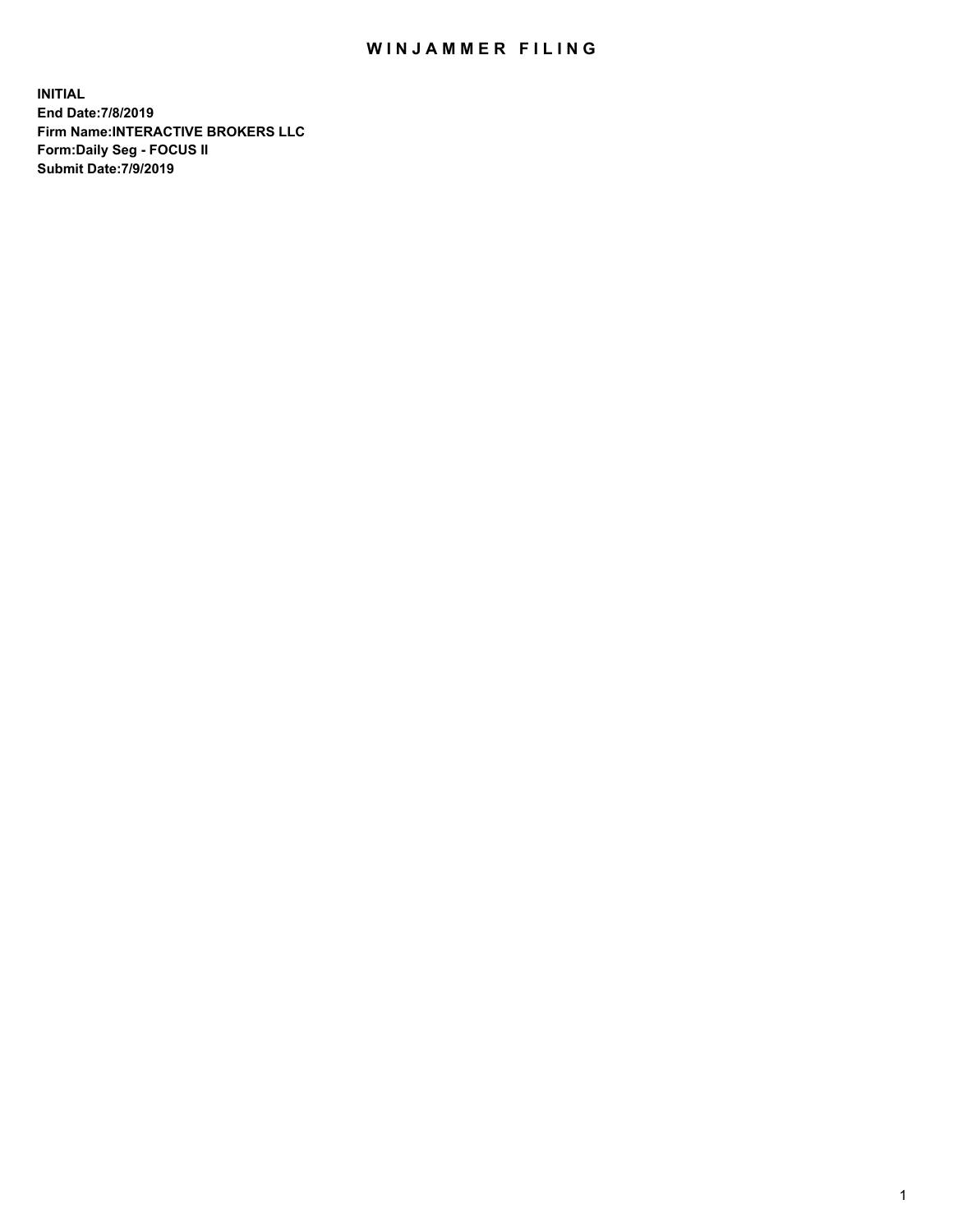**INITIAL End Date:7/8/2019 Firm Name:INTERACTIVE BROKERS LLC Form:Daily Seg - FOCUS II Submit Date:7/9/2019 Daily Segregation - Cover Page**

| Name of Company                                                                                                                                                                                                                                                                                                                | <b>INTERACTIVE BROKERS LLC</b>                                                                  |
|--------------------------------------------------------------------------------------------------------------------------------------------------------------------------------------------------------------------------------------------------------------------------------------------------------------------------------|-------------------------------------------------------------------------------------------------|
| <b>Contact Name</b>                                                                                                                                                                                                                                                                                                            | <b>James Menicucci</b>                                                                          |
| <b>Contact Phone Number</b>                                                                                                                                                                                                                                                                                                    | 203-618-8085                                                                                    |
| <b>Contact Email Address</b>                                                                                                                                                                                                                                                                                                   | jmenicucci@interactivebrokers.c<br>om                                                           |
| FCM's Customer Segregated Funds Residual Interest Target (choose one):<br>a. Minimum dollar amount: ; or<br>b. Minimum percentage of customer segregated funds required:% ; or<br>c. Dollar amount range between: and; or<br>d. Percentage range of customer segregated funds required between:% and%.                         | $\overline{\mathbf{0}}$<br>$\overline{\mathbf{0}}$<br>155,000,000 245,000,000<br>0 <sub>0</sub> |
| FCM's Customer Secured Amount Funds Residual Interest Target (choose one):<br>a. Minimum dollar amount: ; or<br>b. Minimum percentage of customer secured funds required:%; or<br>c. Dollar amount range between: and; or<br>d. Percentage range of customer secured funds required between:% and%.                            | $\overline{\mathbf{0}}$<br>$\mathbf 0$<br>80,000,000 120,000,000<br>0 <sub>0</sub>              |
| FCM's Cleared Swaps Customer Collateral Residual Interest Target (choose one):<br>a. Minimum dollar amount: ; or<br>b. Minimum percentage of cleared swaps customer collateral required:% ; or<br>c. Dollar amount range between: and; or<br>d. Percentage range of cleared swaps customer collateral required between:% and%. | $\overline{\mathbf{0}}$<br>$\underline{\mathbf{0}}$<br>0 <sub>0</sub><br>00                     |

Attach supporting documents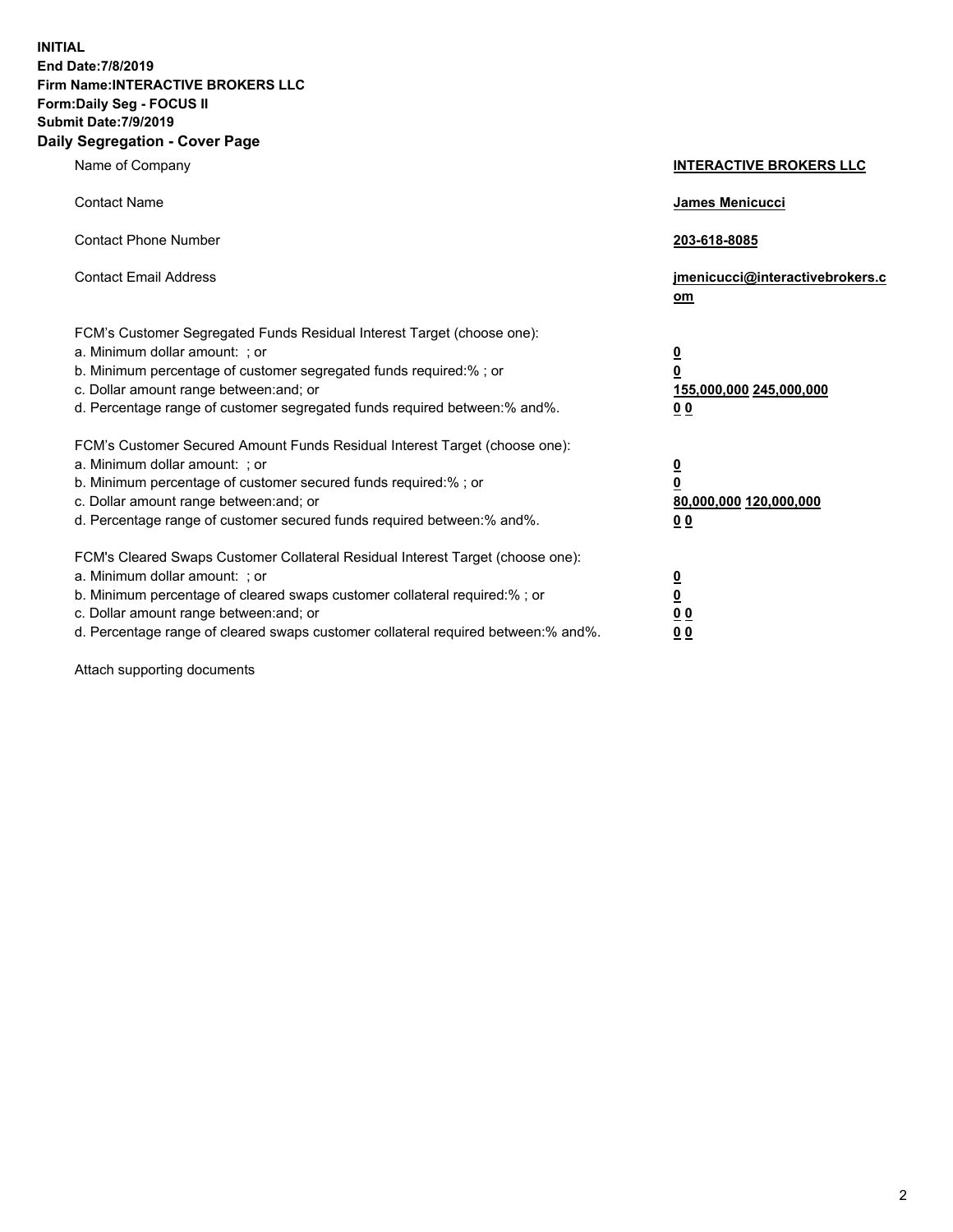## **INITIAL End Date:7/8/2019 Firm Name:INTERACTIVE BROKERS LLC Form:Daily Seg - FOCUS II Submit Date:7/9/2019 Daily Segregation - Secured Amounts**

|     | 2011, Ocgi ogation - Oceaned Anioanita                                                                     |                                                      |
|-----|------------------------------------------------------------------------------------------------------------|------------------------------------------------------|
|     | Foreign Futures and Foreign Options Secured Amounts                                                        |                                                      |
|     | Amount required to be set aside pursuant to law, rule or regulation of a foreign                           | $0$ [7305]                                           |
|     | government or a rule of a self-regulatory organization authorized thereunder                               |                                                      |
| 1.  | Net ledger balance - Foreign Futures and Foreign Option Trading - All Customers                            |                                                      |
|     | A. Cash                                                                                                    | 472,645,488 [7315]                                   |
|     | B. Securities (at market)                                                                                  | $0$ [7317]                                           |
| 2.  | Net unrealized profit (loss) in open futures contracts traded on a foreign board of trade                  | 22,269,180 [7325]                                    |
| 3.  | Exchange traded options                                                                                    |                                                      |
|     | a. Market value of open option contracts purchased on a foreign board of trade                             | 68,772 [7335]                                        |
|     | b. Market value of open contracts granted (sold) on a foreign board of trade                               | -29,730 [7337]                                       |
| 4.  | Net equity (deficit) (add lines 1. 2. and 3.)                                                              | 494,953,710 [7345]                                   |
| 5.  | Account liquidating to a deficit and account with a debit balances - gross amount                          | <b>5,670</b> [7351]                                  |
|     | Less: amount offset by customer owned securities                                                           | 0 [7352] 5,670 [7354]                                |
| 6.  | Amount required to be set aside as the secured amount - Net Liquidating Equity                             | 494,959,380 [7355]                                   |
|     | Method (add lines 4 and 5)                                                                                 |                                                      |
| 7.  | Greater of amount required to be set aside pursuant to foreign jurisdiction (above) or line                | 494,959,380 [7360]                                   |
|     | 6.                                                                                                         |                                                      |
|     | FUNDS DEPOSITED IN SEPARATE REGULATION 30.7 ACCOUNTS                                                       |                                                      |
| 1.  | Cash in banks                                                                                              |                                                      |
|     | A. Banks located in the United States                                                                      | 115,435,628 [7500]                                   |
|     | B. Other banks qualified under Regulation 30.7                                                             | 0 [7520] 115,435,628 [7530]                          |
| 2.  | Securities                                                                                                 |                                                      |
|     | A. In safekeeping with banks located in the United States                                                  | 413,734,260 [7540]                                   |
|     | B. In safekeeping with other banks qualified under Regulation 30.7                                         | 0 [7560] 413,734,260 [7570]                          |
| 3.  | Equities with registered futures commission merchants                                                      |                                                      |
|     | A. Cash                                                                                                    | $0$ [7580]                                           |
|     | <b>B.</b> Securities                                                                                       | $0$ [7590]                                           |
|     | C. Unrealized gain (loss) on open futures contracts                                                        | $0$ [7600]                                           |
|     | D. Value of long option contracts                                                                          | $0$ [7610]                                           |
|     | E. Value of short option contracts                                                                         | 0 [7615] 0 [7620]                                    |
| 4.  | Amounts held by clearing organizations of foreign boards of trade                                          |                                                      |
|     | A. Cash                                                                                                    | $0$ [7640]                                           |
|     | <b>B.</b> Securities                                                                                       | $0$ [7650]                                           |
|     | C. Amount due to (from) clearing organization - daily variation                                            | $0$ [7660]                                           |
|     | D. Value of long option contracts                                                                          | $0$ [7670]                                           |
|     | E. Value of short option contracts                                                                         | 0 [7675] 0 [7680]                                    |
| 5.  | Amounts held by members of foreign boards of trade                                                         |                                                      |
|     | A. Cash                                                                                                    | 74,073,945 [7700]                                    |
|     | <b>B.</b> Securities                                                                                       | $0$ [7710]                                           |
|     | C. Unrealized gain (loss) on open futures contracts                                                        | 16,552,788 [7720]                                    |
|     | D. Value of long option contracts                                                                          | 68,772 [7730]                                        |
|     | E. Value of short option contracts                                                                         | <mark>-29,730</mark> [7735] <b>90,665,775</b> [7740] |
| 6.  | Amounts with other depositories designated by a foreign board of trade                                     | 0 [7760]                                             |
| 7.  | Segregated funds on hand                                                                                   | $0$ [7765]                                           |
| 8.  | Total funds in separate section 30.7 accounts                                                              | 619,835,663 [7770]                                   |
| 9.  | Excess (deficiency) Set Aside for Secured Amount (subtract line 7 Secured Statement<br>Page 1 from Line 8) | 124,876,283 [7380]                                   |
| 10. | Management Target Amount for Excess funds in separate section 30.7 accounts                                | 80,000,000 [7780]                                    |
| 11. | Excess (deficiency) funds in separate 30.7 accounts over (under) Management Target                         | 44,876,283 [7785]                                    |
|     |                                                                                                            |                                                      |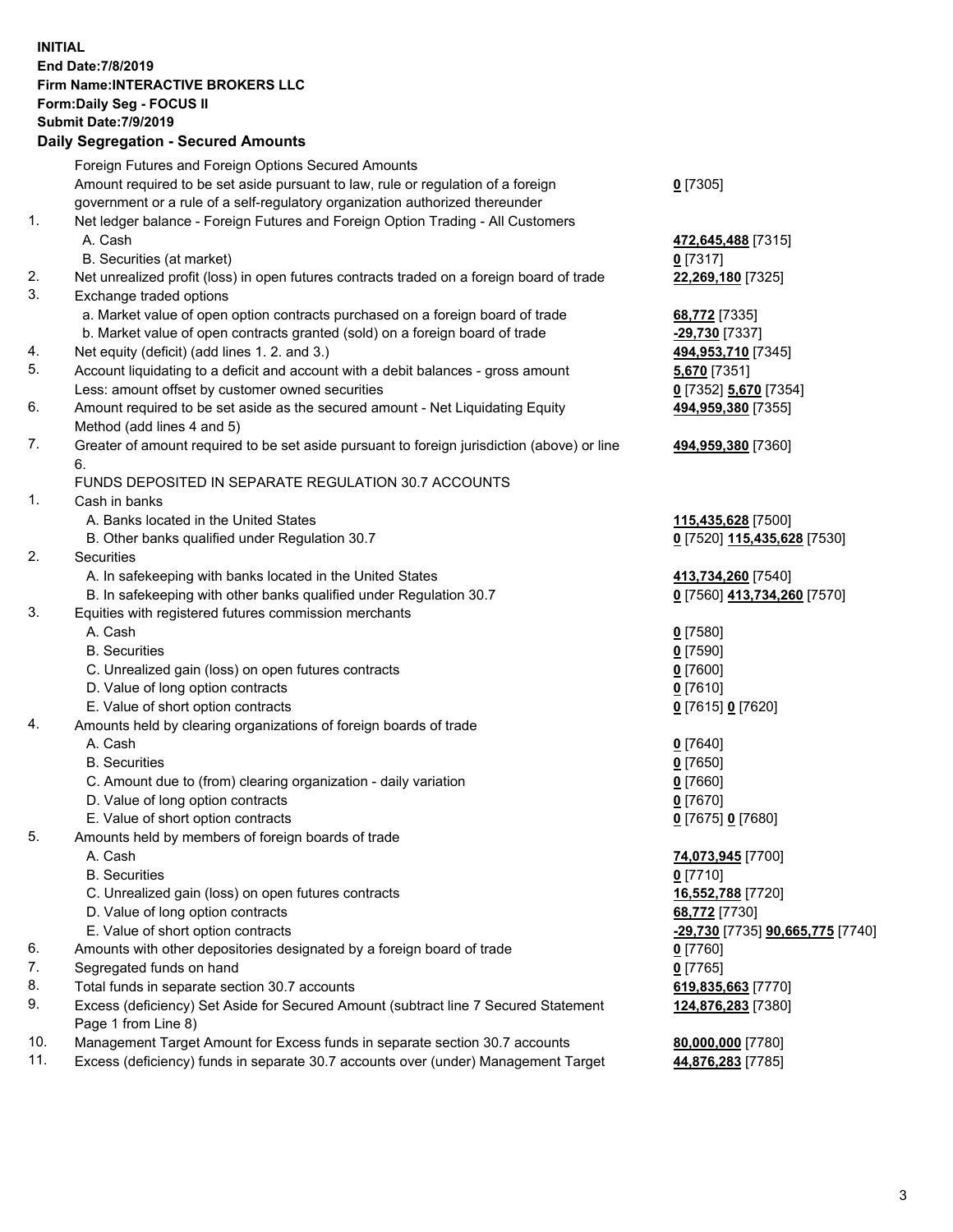**INITIAL End Date:7/8/2019 Firm Name:INTERACTIVE BROKERS LLC Form:Daily Seg - FOCUS II Submit Date:7/9/2019 Daily Segregation - Segregation Statement** SEGREGATION REQUIREMENTS(Section 4d(2) of the CEAct) 1. Net ledger balance A. Cash **4,013,511,170** [7010] B. Securities (at market) **0** [7020] 2. Net unrealized profit (loss) in open futures contracts traded on a contract market **-56,774,806** [7030] 3. Exchange traded options A. Add market value of open option contracts purchased on a contract market **171,715,284** [7032] B. Deduct market value of open option contracts granted (sold) on a contract market **-217,970,815** [7033] 4. Net equity (deficit) (add lines 1, 2 and 3) **3,910,480,833** [7040] 5. Accounts liquidating to a deficit and accounts with debit balances - gross amount **1,211,230** [7045] Less: amount offset by customer securities **0** [7047] **1,211,230** [7050] 6. Amount required to be segregated (add lines 4 and 5) **3,911,692,063** [7060] FUNDS IN SEGREGATED ACCOUNTS 7. Deposited in segregated funds bank accounts A. Cash **811,524,342** [7070] B. Securities representing investments of customers' funds (at market) **2,051,002,640** [7080] C. Securities held for particular customers or option customers in lieu of cash (at market) **0** [7090] 8. Margins on deposit with derivatives clearing organizations of contract markets A. Cash **8,785,024** [7100] B. Securities representing investments of customers' funds (at market) **1,288,273,005** [7110] C. Securities held for particular customers or option customers in lieu of cash (at market) **0** [7120] 9. Net settlement from (to) derivatives clearing organizations of contract markets **-926,301** [7130] 10. Exchange traded options A. Value of open long option contracts **171,785,950** [7132] B. Value of open short option contracts **-218,083,164** [7133] 11. Net equities with other FCMs A. Net liquidating equity **0** [7140] B. Securities representing investments of customers' funds (at market) **0** [7160] C. Securities held for particular customers or option customers in lieu of cash (at market) **0** [7170] 12. Segregated funds on hand **0** [7150] 13. Total amount in segregation (add lines 7 through 12) **4,112,361,496** [7180] 14. Excess (deficiency) funds in segregation (subtract line 6 from line 13) **200,669,433** [7190] 15. Management Target Amount for Excess funds in segregation **155,000,000** [7194] **45,669,433** [7198]

16. Excess (deficiency) funds in segregation over (under) Management Target Amount Excess